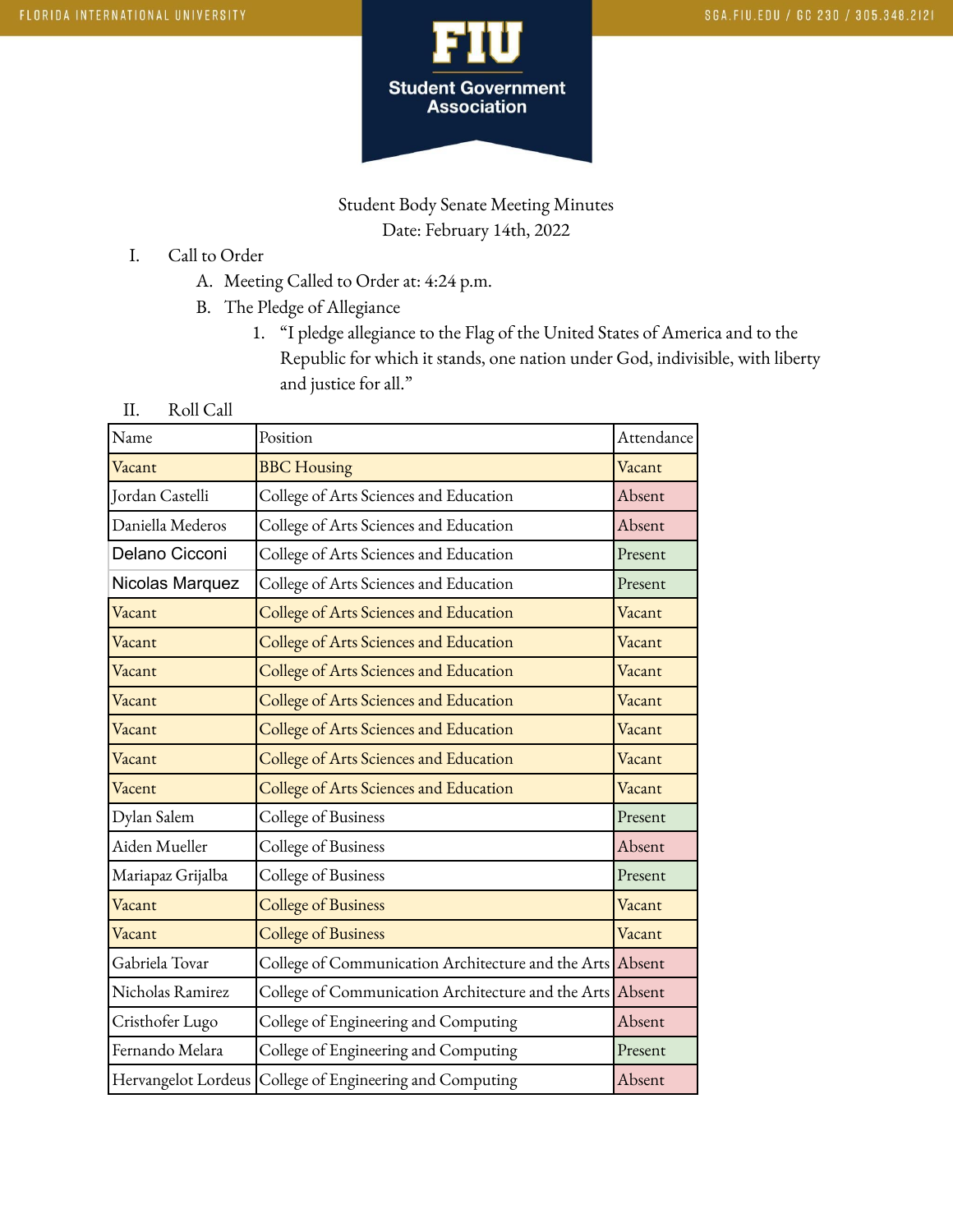| Natalie Meneses     | College of Engineering and Computing          | Present |
|---------------------|-----------------------------------------------|---------|
| Vacant              | College of Hospitality and Tourism Management | Vacant  |
| Vacant              | College of Law                                | Vacant  |
| Manuela Jaramillo   | College of Medicine                           | Absent  |
| Joshua Lovo-Morales | College of Nursing and Health Sciences        | Present |
| Tyra Moss           | College of Public Health and Social Work      | Absent  |
| Joshua Mandall      | Graduate School                               | Present |
| Yendy Gonzalez      | Graduate School                               | Present |
| Kehinde Alawode     | Graduate School                               | Present |
| Karim Mostafa       | Graduate School                               | Present |
| Sai Kiran Mucharla  | Graduate School                               | Present |
| Jean Rodriguez      | Honors College                                | Absent  |
| John Boris          | Lower Division BBC                            | Present |
| Zoilo Batista       | Lower Division MMC                            | Present |
| Jacob Bharat        | <b>MMC</b> Housing                            | Present |
| Taylor Sokolosky    | <b>MMC</b> Housing                            | Present |
| Vacant              | <b>MMC Housing</b>                            | Vacant  |
| Vacant              | <b>Online Student</b>                         | Vacant  |
| Alexander Sutton    | School of International and Public Affairs    | Present |
| David Luis          | School of International and Public Affairs    | Present |
| Manuel Soltero      | School of International and Public Affairs    | Present |
| Vacant              | <b>Upper Division BBC</b>                     | Vacant  |
| Vacant              | <b>Upper Division BBC</b>                     | Vacant  |
| Rodrigo Alea        | Upper Division MMC                            | Absent  |
| Nicholas Pastrana   | <b>Upper Division MMC</b>                     | Present |

III.

- IV. Approval of Minutes from Last Meeting
	- A. 2/7/2022
		- 1. Senator Mandall moves to approve 2/7/2022 minutes, Senator Sutton seconds
		- 2. Motion passes
- V. Adoption of the Agenda
	- A. 2/14/2022
		- 1. Senator Sutton moves to approve 2/7/2022 minutes, Senator Mandall seconds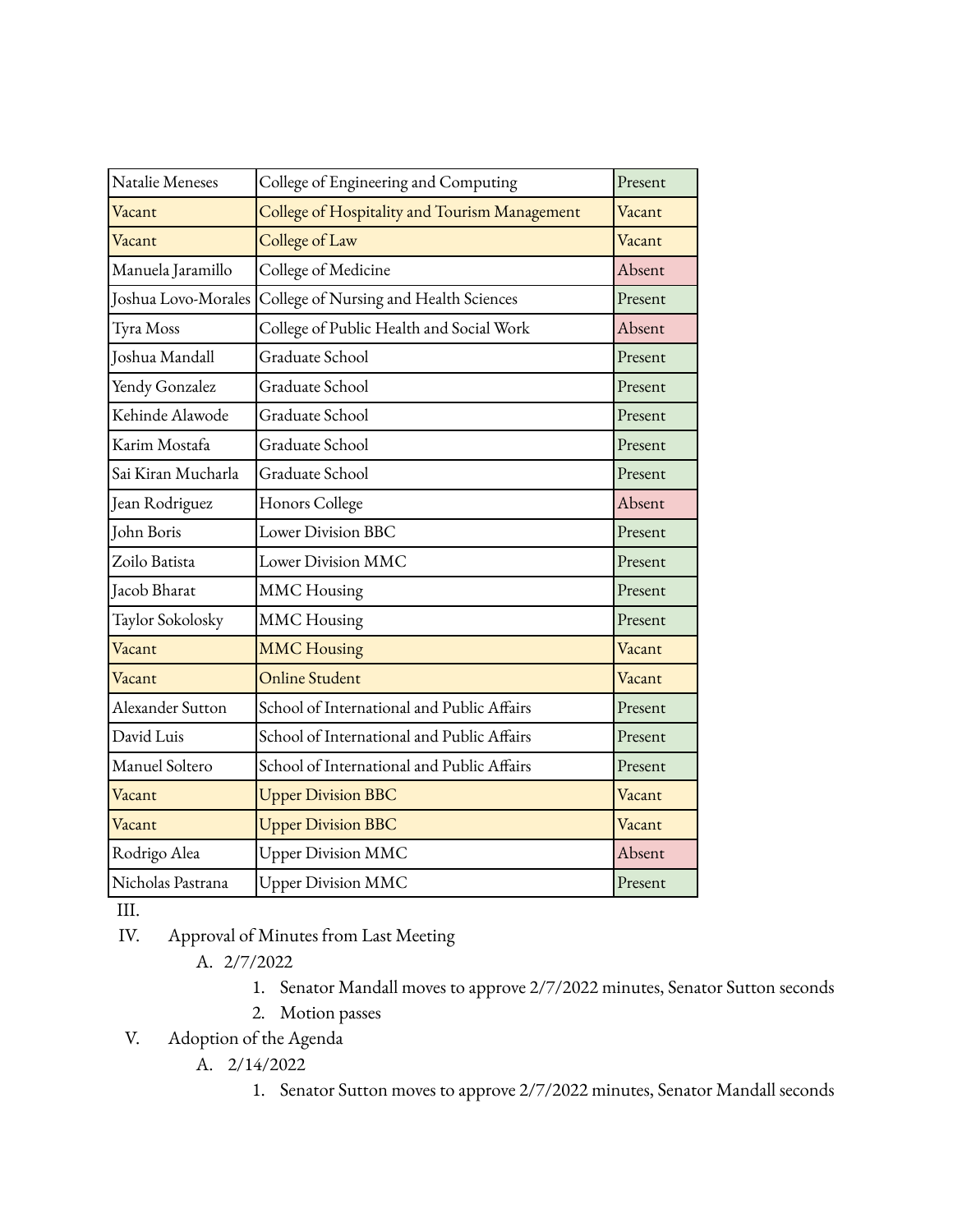- 2. Motion passes
- VI. Invited Speakers
	- A. Andrea Ramos
		- 1. Director of Operations
		- 2. Works in the Office of the Vice Provost
		- 3. My office is there to help SGA and all other students on campus
- VII. Committee Reports
	- A. Appropriations Committee
		- 1. We met 2/9/2022
		- 2. Approved the Meet Your Dean event
		- 3. Plan to meet 2/23/2022
	- B. Graduate and Professional Student Committee
		- 1. Hosting Day of Love event 2/14/2022 from 4pm to 5pm
		- 2. Hosting Movie Night event 2/14/2022 from 7pm to 9pm
		- 3. Planning GSAW
			- a) Discussed the preliminary budget
		- 4. Planning to meet again 2/15/2022
	- C. University Sustainability and Innovation Committee
		- 1. In discussions about finding a convenient time for all members to meet
	- D. Health and Well-Being Committee
		- 1. We met 2/8/2022 at 2pm
		- 2. Working on appropriation for the budget
	- E. Student Life and Academic Concerns Committee
		- 1. No report
	- F. Committee on Rules and Administration
		- 1. We met on 2/10/2022
		- 2. We discussed SB 02007- Meet You Dean
			- a) The legislation was passed
- VIII. Executive Board Reports
	- A. Student Body President
		- 1. No report
	- B. Senate President
		- 1. We finished budget deliberations
		- 2. We will be presenting them to the senate in a few weeks, will announce date
		- 3. Meet Your Dean event
			- a) Meet with Senator Lugo
	- C. Senate President Pro-Tempore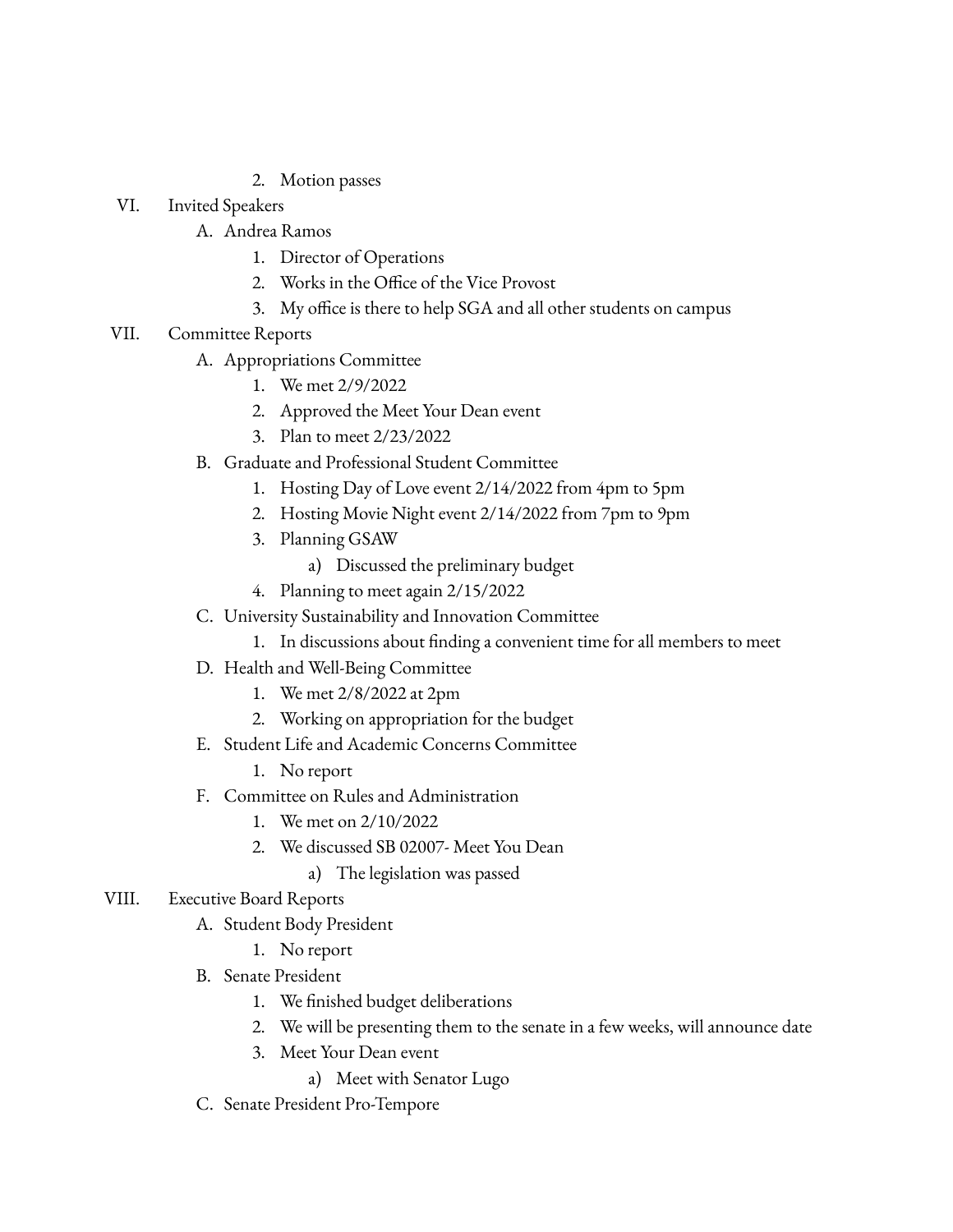- 1. No report
- D. Senate Floor Leader
	- 1. No report
- E. Student Body Vice President
	- 1. No report
- F. Comptroller
	- 1. No report
- G. Executive Administrator
	- 1. No report
- H. Governor of the Biscayne Bay Campus
	- 1. I am presenting 2 nominees
		- a) David Hajiyev and Gloria Rilo
- I. Chief of Staff
	- 1. No report
- J. Chief Justice
	- 1. No report
- IX. Vetoed Legislation
	- 1. No report
- X. Unfinished Business
	- 1. No report
- XI. New Business
	- A. Confirmation of Taina Patterson to the position of Associate Justice
	- B. Confirmation of Roxana Rodriguez to the position of Associate Justice
		- 1. Senator Luis moves to close discussion, Senator Meneses seconds
		- 2. Motion passes
		- 3. Senator Suttons moves to vote by unanimous consent

| Vacant           | <b>BBC</b> Housing                     |     |
|------------------|----------------------------------------|-----|
| Jordan Castelli  | College of Arts Sciences and Education |     |
| Daniella Mederos | College of Arts Sciences and Education |     |
| Delano Cicconi   | College of Arts Sciences and Education | Nay |
| Nicolas Marquez  | College of Arts Sciences and Education | Yea |
| Vacant           | College of Arts Sciences and Education |     |
| Vacant           | College of Arts Sciences and Education |     |
| Vacant           | College of Arts Sciences and Education |     |

4. Motion is not passed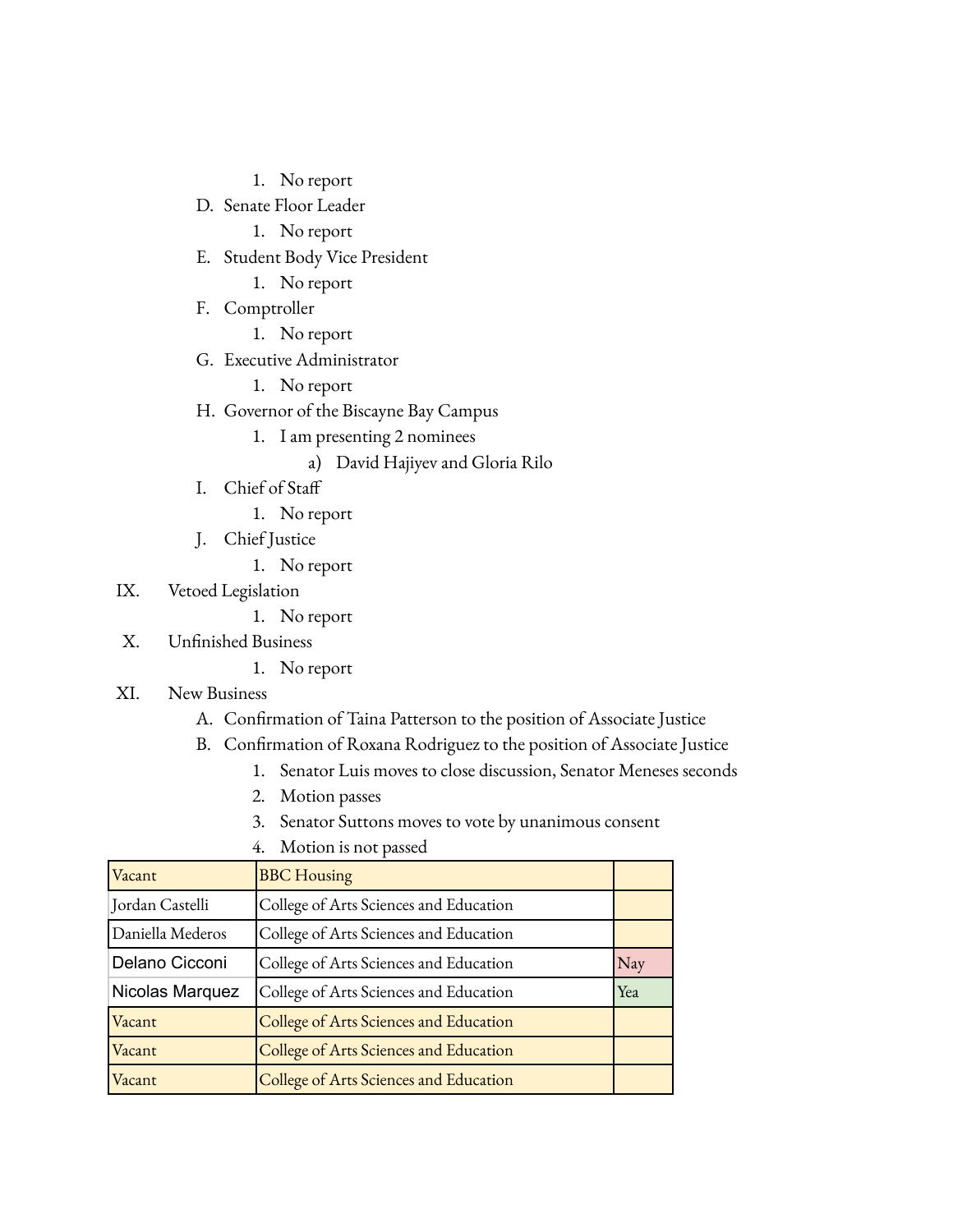| Vacant              | College of Arts Sciences and Education             |             |
|---------------------|----------------------------------------------------|-------------|
| Vacant              | College of Arts Sciences and Education             |             |
| Vacant              | College of Arts Sciences and Education             |             |
| Vacant              | College of Arts Sciences and Education             |             |
| Dylan Salem         | College of Business                                | Yea         |
| Aiden Mueller       | College of Business                                |             |
| Mariapaz Grijalba   | College of Business                                | Yea         |
| Vacant              | <b>College of Business</b>                         |             |
| Vacant              | <b>College of Business</b>                         |             |
| Gabriela Tovar      | College of Communication Architecture and the Arts |             |
| Nicholas Ramirez    | College of Communication Architecture and the Arts |             |
| Cristhofer Lugo     | College of Engineering and Computing               |             |
| Fernando Melara     | College of Engineering and Computing               | Yea         |
| Hervangelot Lordeus | College of Engineering and Computing               |             |
| Natalie Meneses     | College of Engineering and Computing               | Yea         |
| Vacant              | College of Hospitality and Tourism Management      |             |
|                     |                                                    |             |
| Vacant              | College of Law                                     |             |
| Manuela Jaramillo   | College of Medicine                                |             |
| Joshua Lovo-Morales | College of Nursing and Health Sciences             | Abstai<br>n |
| Tyra Moss           | College of Public Health and Social Work           |             |
| Joshua Mandall      | Graduate School                                    | Yea         |
| Yendy Gonzalez      | Graduate School                                    |             |
| Kehinde Alawode     | Graduate School                                    | Yea         |
| Karim Mostafa       | Graduate School                                    | Yea         |
| Sai Kiran Mucharla  | Graduate School                                    |             |
| Jean Rodriguez      | Honors College                                     |             |
| John Boris          | <b>Lower Division BBC</b>                          |             |
| Zoilo Batista       | Lower Division MMC                                 | Yea         |
| Jacob Bharat        | <b>MMC</b> Housing                                 | Yea         |
| Taylor Sokolosky    | <b>MMC</b> Housing                                 | Yea         |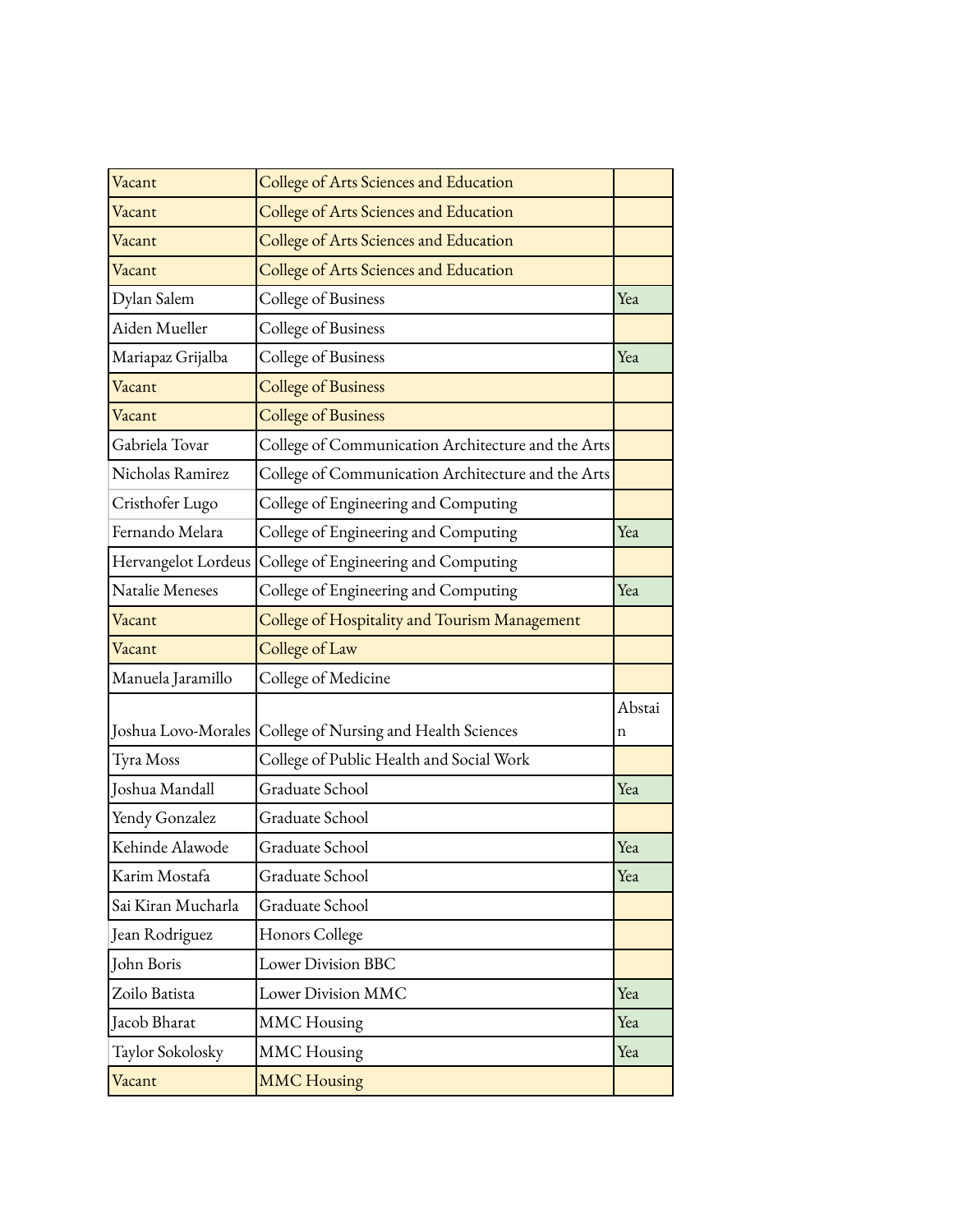| Vacant                                     | Online Student                             |        |
|--------------------------------------------|--------------------------------------------|--------|
| Alexander Sutton                           | School of International and Public Affairs | Yea    |
| David Luis                                 | School of International and Public Affairs | Yea    |
| Manuel Soltero                             | School of International and Public Affairs |        |
| Vacant                                     | <b>Upper Division BBC</b>                  |        |
| Vacant                                     | <b>Upper Division BBC</b>                  |        |
| Rodrigo Alea                               | <b>Upper Division MMC</b>                  |        |
|                                            |                                            | Abstai |
| Nicholas Pastrana                          | <b>Upper Division MMC</b>                  | n      |
| TOTAL NUMBER OF SENATORS VOTING YEA        |                                            | 13     |
| <b>TOTAL NUMBER OF SENATORS VOTING NAY</b> |                                            |        |
|                                            | TOTAL NUMBER OF SENATORS VOTING ABSTENTION | 2      |

- 5. Roxana Rodriguez is confirmed
- C. Confirmation of Rebecca Gonzalez to the position of Associate Justice
	- 1. Senator Marquez moves to close discussion, Senator Sutton seconds
	- 2. Motion passes
	- 3. Senator Batista moves to extend discussion for 2 minutes, Senator Luis seconds
	- 4. Senator Pastrana moves to vote by unanimous consent, Senator Sutton seconds

| Vacant           | <b>BBC</b> Housing                     |     |
|------------------|----------------------------------------|-----|
| Jordan Castelli  | College of Arts Sciences and Education |     |
| Daniella Mederos | College of Arts Sciences and Education |     |
| Delano Cicconi   | College of Arts Sciences and Education | Yea |
| Nicolas Marquez  | College of Arts Sciences and Education | Yea |
| Vacant           | College of Arts Sciences and Education |     |
| Vacant           | College of Arts Sciences and Education |     |
| Vacant           | College of Arts Sciences and Education |     |
| Vacant           | College of Arts Sciences and Education |     |
| Vacant           | College of Arts Sciences and Education |     |
| Vacant           | College of Arts Sciences and Education |     |
| Vacant           | College of Arts Sciences and Education |     |
| Dylan Salem      | College of Business                    | Yea |
| Aiden Mueller    | College of Business                    |     |

5. Motion is passed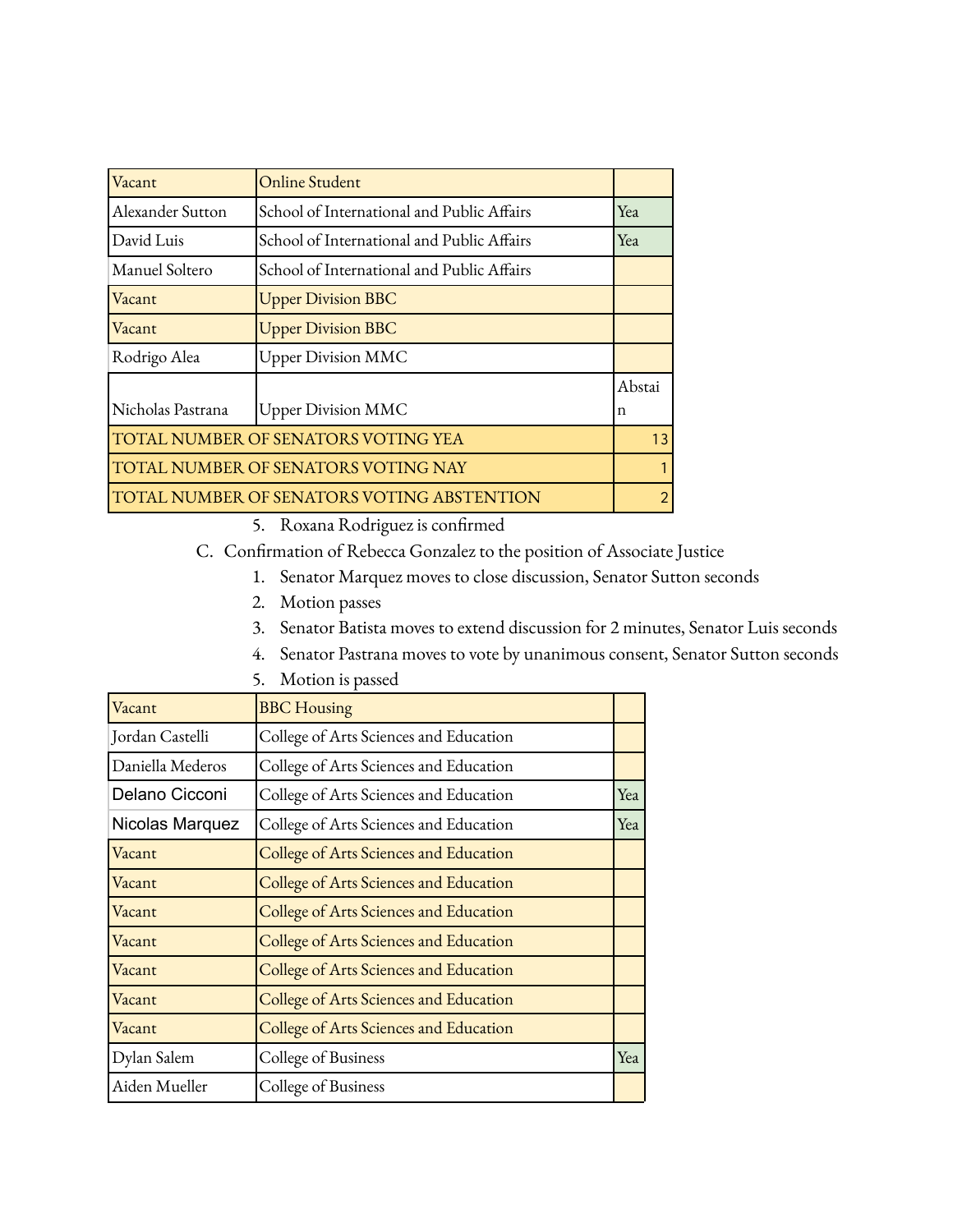| Mariapaz Grijalba   | College of Business                                | Yea |
|---------------------|----------------------------------------------------|-----|
| Vacant              | <b>College of Business</b>                         |     |
| Vacant              | <b>College of Business</b>                         |     |
| Gabriela Tovar      | College of Communication Architecture and the Arts |     |
| Nicholas Ramirez    | College of Communication Architecture and the Arts |     |
| Cristhofer Lugo     | College of Engineering and Computing               |     |
| Fernando Melara     | College of Engineering and Computing               | Yea |
| Hervangelot Lordeus | College of Engineering and Computing               |     |
| Natalie Meneses     | College of Engineering and Computing               | Yea |
| Vacant              | College of Hospitality and Tourism Management      |     |
| Vacant              | College of Law                                     |     |
| Manuela Jaramillo   | College of Medicine                                |     |
| Joshua Lovo-Morales | College of Nursing and Health Sciences             | Yea |
| Tyra Moss           | College of Public Health and Social Work           |     |
| Joshua Mandall      | Graduate School                                    | Yea |
| Yendy Gonzalez      | Graduate School                                    | Yea |
| Kehinde Alawode     | Graduate School                                    | Yea |
| Karim Mostafa       | Graduate School                                    | Yea |
| Sai Kiran Mucharla  | Graduate School                                    | Yea |
| Jean Rodriguez      | Honors College                                     |     |
| John Boris          | <b>Lower Division BBC</b>                          | Yea |
| Zoilo Batista       | Lower Division MMC                                 | Yea |
| Jacob Bharat        | <b>MMC</b> Housing                                 | Yea |
| Taylor Sokolosky    | <b>MMC</b> Housing                                 | Yea |
| Vacant              | <b>MMC Housing</b>                                 |     |
| Vacant              | <b>Online Student</b>                              |     |
| Alexander Sutton    | School of International and Public Affairs         | Yea |
| David Luis          | School of International and Public Affairs         | Yea |
| Manuel Soltero      | School of International and Public Affairs         | Yea |
| Vacant              | <b>Upper Division BBC</b>                          |     |
| Vacant              | <b>Upper Division BBC</b>                          |     |
| Rodrigo Alea        | <b>Upper Division MMC</b>                          |     |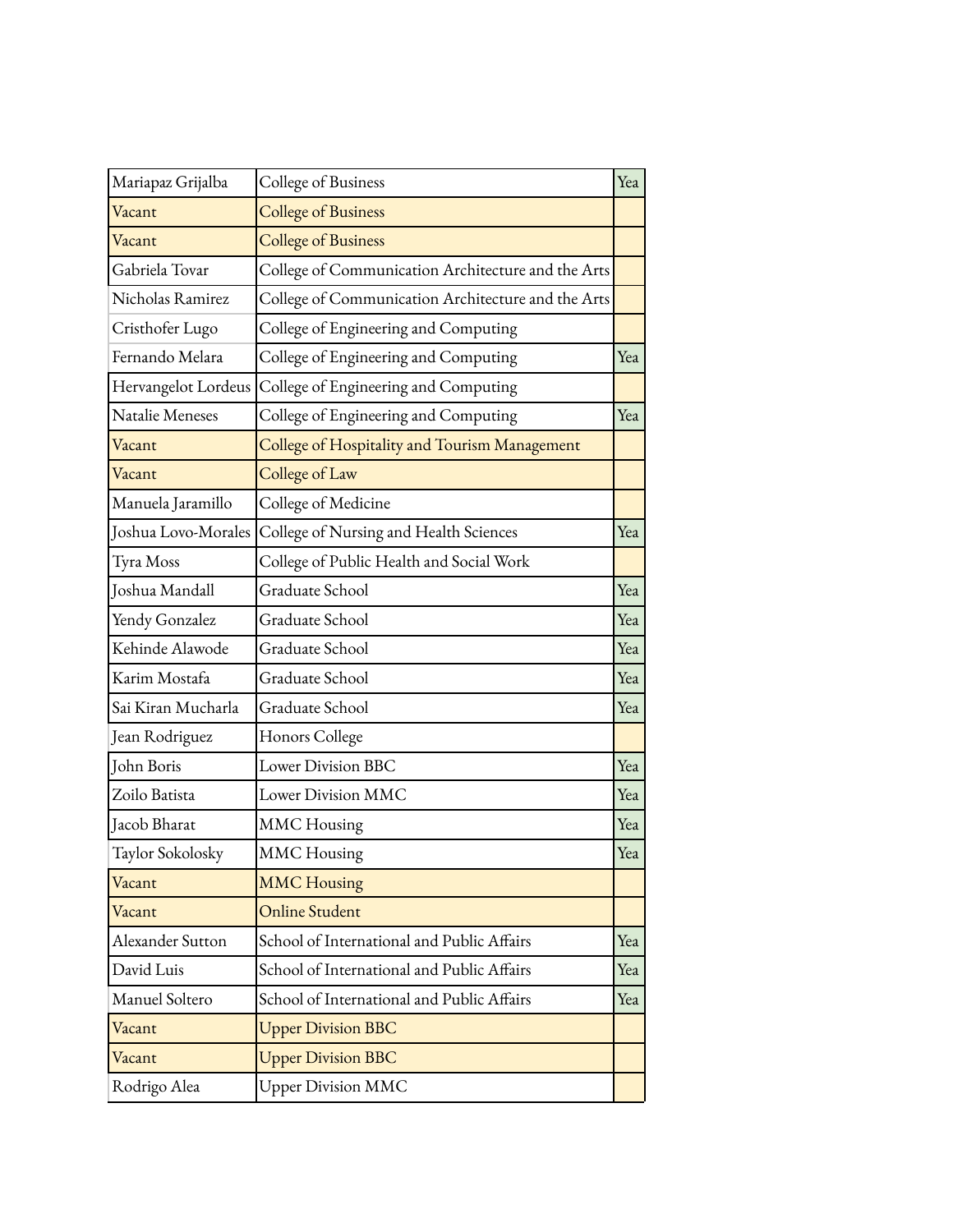| Nicholas Pastrana                                 | <b>Upper Division MMC</b> | rea |
|---------------------------------------------------|---------------------------|-----|
| <b>TOTAL NUMBER OF SENATORS VOTING YEA</b>        |                           |     |
| <b>TOTAL NUMBER OF SENATORS VOTING NAY</b>        |                           |     |
| <b>TOTAL NUMBER OF SENATORS VOTING ABSTENTION</b> |                           |     |

- 6. Rebecca Gonzalez is confirmed
- D. Confirmation of David Hajiyev to the position of Staff Secretary of Environmental Resilience and Green Initiatives
	- 1. Senator Sutton motions to vote by unanimous consent, Senator Pastrana seconds

| Vacant              | <b>BBC</b> Housing                                 |     |
|---------------------|----------------------------------------------------|-----|
| Jordan Castelli     | College of Arts Sciences and Education             |     |
| Daniella Mederos    | College of Arts Sciences and Education             |     |
| Delano Cicconi      | College of Arts Sciences and Education             | Yea |
| Nicolas Marquez     | College of Arts Sciences and Education             | Yea |
| Vacant              | College of Arts Sciences and Education             |     |
| Vacant              | College of Arts Sciences and Education             |     |
| Vacant              | College of Arts Sciences and Education             |     |
| Vacant              | College of Arts Sciences and Education             |     |
| Vacant              | College of Arts Sciences and Education             |     |
| Vacant              | College of Arts Sciences and Education             |     |
| Vacant              | College of Arts Sciences and Education             |     |
| Dylan Salem         | College of Business                                | Nay |
| Aiden Mueller       | College of Business                                |     |
| Mariapaz Grijalba   | College of Business                                | Yea |
| Vacant              | <b>College of Business</b>                         |     |
| Vacant              | <b>College of Business</b>                         |     |
| Gabriela Tovar      | College of Communication Architecture and the Arts |     |
| Nicholas Ramirez    | College of Communication Architecture and the Arts |     |
| Cristhofer Lugo     | College of Engineering and Computing               |     |
| Fernando Melara     | College of Engineering and Computing               | Yea |
| Hervangelot Lordeus | College of Engineering and Computing               |     |

2. Motion passes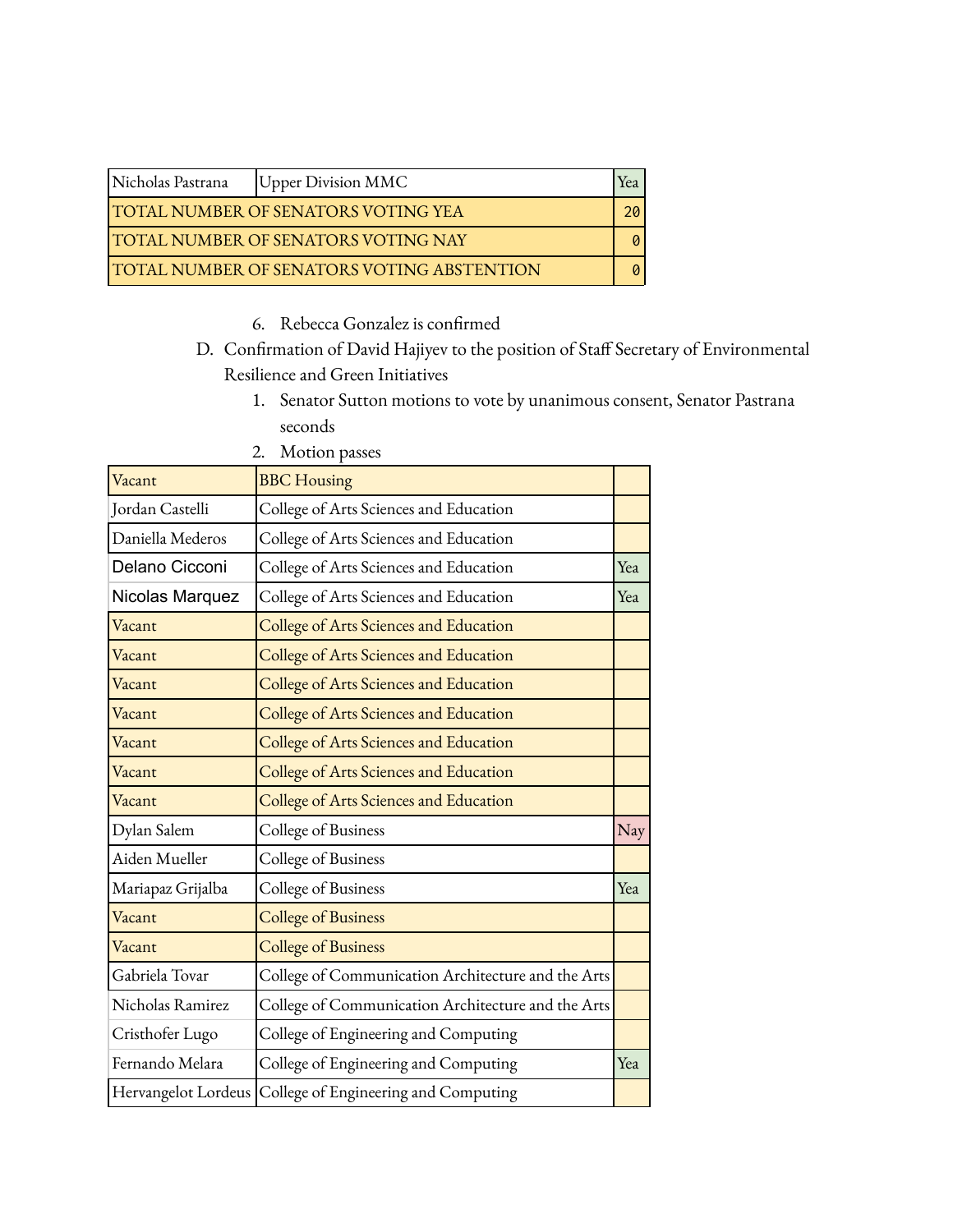| Natalie Meneses     | College of Engineering and Computing          | Yea            |
|---------------------|-----------------------------------------------|----------------|
| Vacant              | College of Hospitality and Tourism Management |                |
| Vacant              | College of Law                                |                |
| Manuela Jaramillo   | College of Medicine                           |                |
| Joshua Lovo-Morales | College of Nursing and Health Sciences        | Yea            |
| Tyra Moss           | College of Public Health and Social Work      |                |
| Joshua Mandall      | Graduate School                               |                |
| Yendy Gonzalez      | Graduate School                               |                |
| Kehinde Alawode     | Graduate School                               | Yea            |
| Karim Mostafa       | Graduate School                               | Yea            |
| Sai Kiran Mucharla  | Graduate School                               | Yea            |
| Jean Rodriguez      | Honors College                                |                |
| John Boris          | Lower Division BBC                            |                |
| Zoilo Batista       | Lower Division MMC                            |                |
| Jacob Bharat        | <b>MMC</b> Housing                            | Yea            |
| Taylor Sokolosky    | <b>MMC</b> Housing                            |                |
| Vacant              | <b>MMC Housing</b>                            |                |
| Vacant              | <b>Online Student</b>                         |                |
| Alexander Sutton    | School of International and Public Affairs    | Yea            |
| David Luis          | School of International and Public Affairs    | Yea            |
| Manuel Soltero      | School of International and Public Affairs    |                |
| Vacant              | <b>Upper Division BBC</b>                     |                |
| Vacant              | <b>Upper Division BBC</b>                     |                |
| Rodrigo Alea        | <b>Upper Division MMC</b>                     |                |
| Nicholas Pastrana   | <b>Upper Division MMC</b>                     | Nay            |
|                     | TOTAL NUMBER OF SENATORS VOTING YEA           | 12             |
|                     | TOTAL NUMBER OF SENATORS VOTING NAY           | $\overline{2}$ |
|                     | TOTAL NUMBER OF SENATORS VOTING ABSTENTION    | 0              |

- 3. David Hajiyev is confirmed
- E. Confirmation of Gloria Rilo to the position of Staff Secretary of Social Justice and Advocacy
	- 1. Senator Pastrana moves to close discussion. Senator Bharat seconds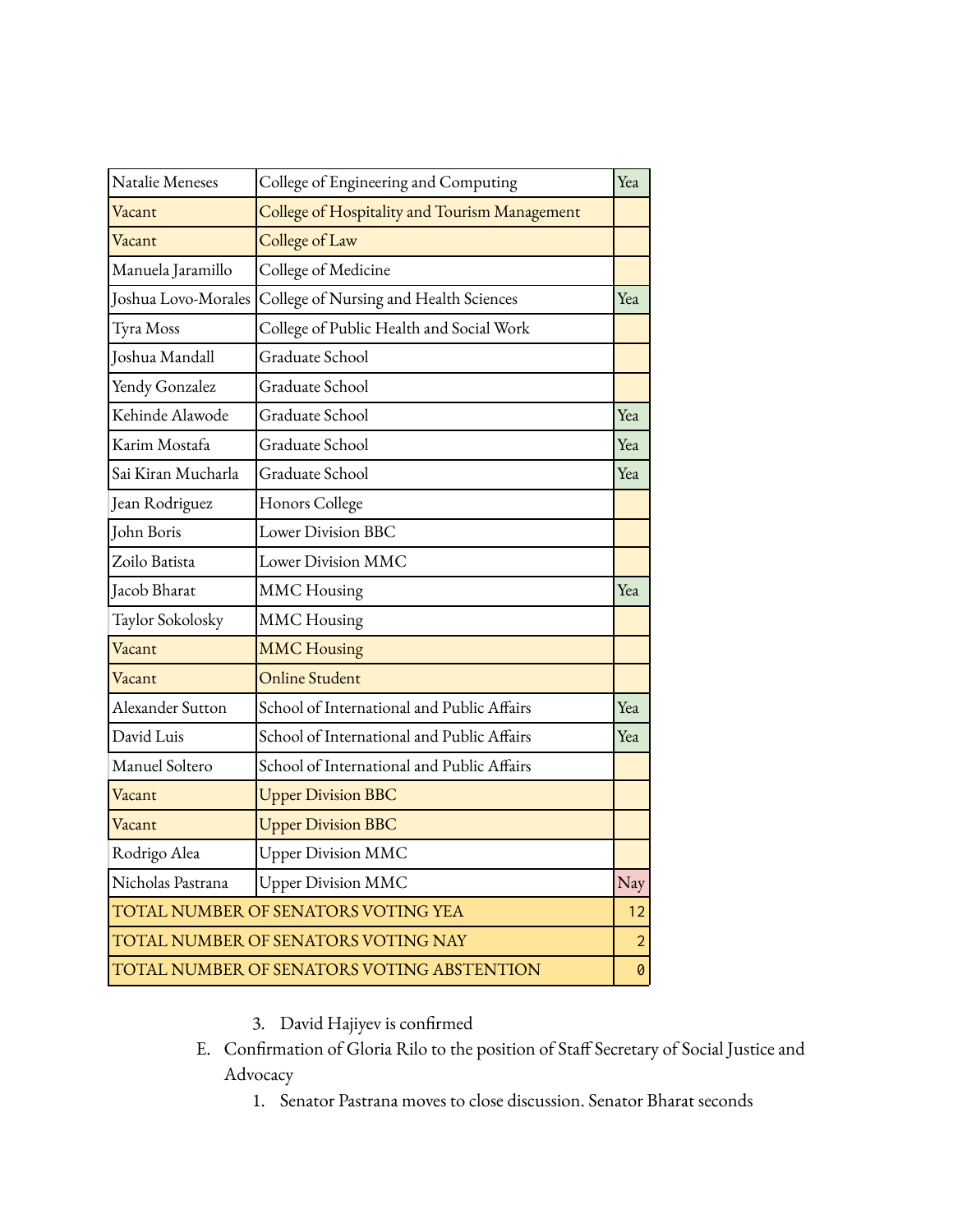2. Motion is passed

3. Senator Pastrana moves to vote by unanimous consent, Senator Sutton seconds

4. Motion passes

| Vacant              | <b>BBC</b> Housing                                 |     |
|---------------------|----------------------------------------------------|-----|
| Jordan Castelli     | College of Arts Sciences and Education             |     |
| Daniella Mederos    | College of Arts Sciences and Education             |     |
| Delano Cicconi      | College of Arts Sciences and Education             | Yea |
| Nicolas Marquez     | College of Arts Sciences and Education             | Yea |
| Vacant              | College of Arts Sciences and Education             |     |
| Vacant              | College of Arts Sciences and Education             |     |
| Vacant              | College of Arts Sciences and Education             |     |
| Vacant              | College of Arts Sciences and Education             |     |
| Vacant              | College of Arts Sciences and Education             |     |
| Vacant              | College of Arts Sciences and Education             |     |
| Vacant              | College of Arts Sciences and Education             |     |
| Dylan Salem         | College of Business                                | Nay |
| Aiden Mueller       | College of Business                                |     |
| Mariapaz Grijalba   | College of Business                                |     |
| Vacant              | <b>College of Business</b>                         |     |
| Vacant              | <b>College of Business</b>                         |     |
| Gabriela Tovar      | College of Communication Architecture and the Arts |     |
| Nicholas Ramirez    | College of Communication Architecture and the Arts |     |
| Cristhofer Lugo     | College of Engineering and Computing               |     |
| Fernando Melara     | College of Engineering and Computing               | Yea |
| Hervangelot Lordeus | College of Engineering and Computing               |     |
| Natalie Meneses     | College of Engineering and Computing               | Yea |
| Vacant              | College of Hospitality and Tourism Management      |     |
| Vacant              | College of Law                                     |     |
| Manuela Jaramillo   | College of Medicine                                |     |
| Joshua Lovo-Morales | College of Nursing and Health Sciences             | Yea |
| Tyra Moss           | College of Public Health and Social Work           |     |
| Joshua Mandall      | Graduate School                                    |     |